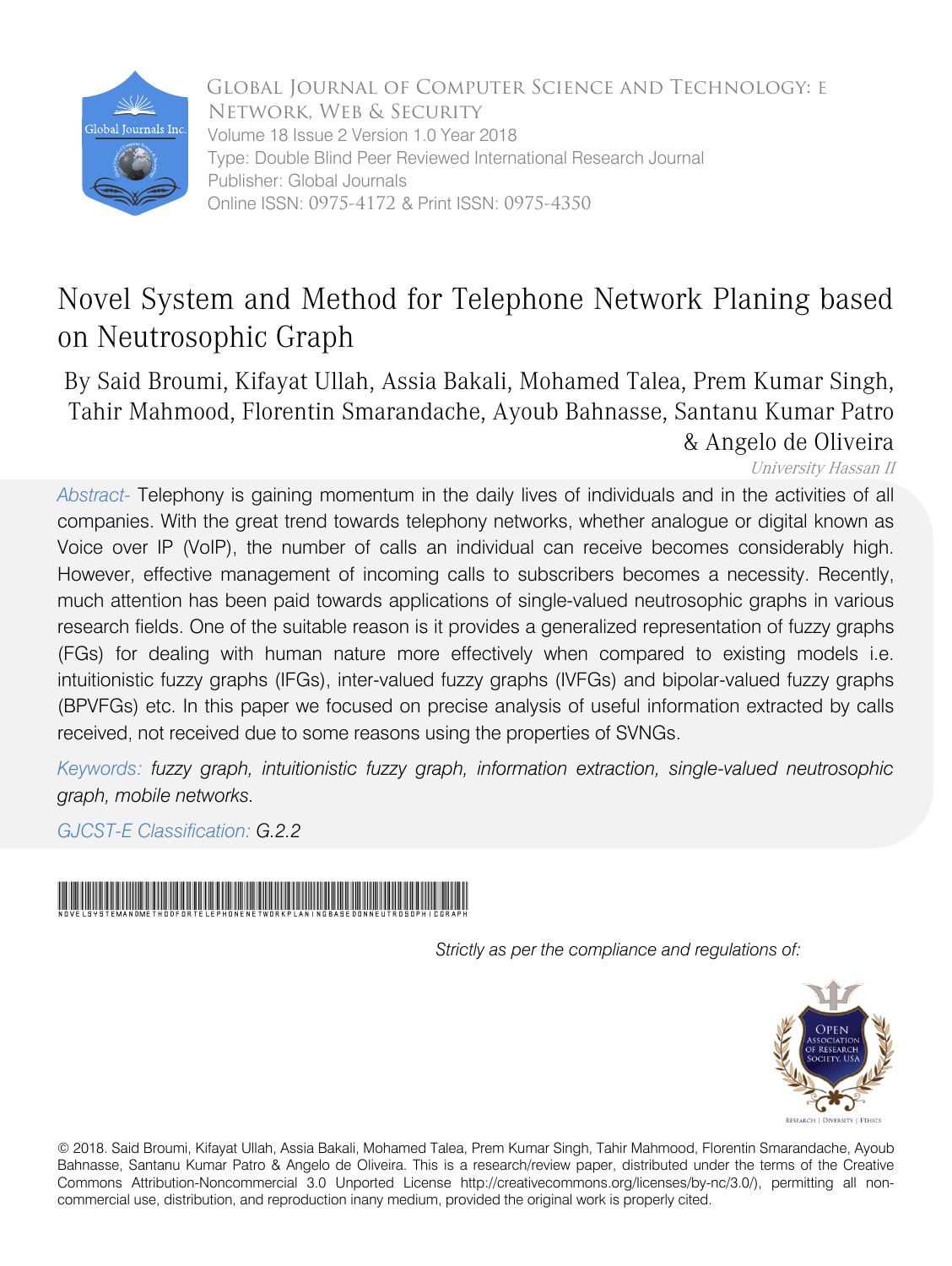# Novel System and Method for Telephone Network Planing based on Neutrosophic Graph

Said Broumi <sup>α</sup>, Kifayat Ullah <sup>σ</sup>, Assia Bakali <sup>ρ</sup>, Mohamed Talea <sup>ω</sup>, Prem Kumar Singh<sup>¥</sup>, Tahir Mahmood<sup>§</sup>, Florentin Smarandache <sup>x</sup>, Ayoub Bahnasse <sup>v</sup>, Santanu Kumar Patro <sup>e</sup> & Angelo de Oliveira <sup>*τ*</sup>

Abstract- Telephony is gaining momentum in the daily lives of of instantaneous traffic beyond the Erlang unit. To achieve this individuals and in the activities of all companies. With the great trend towards [telephony networks, wh](mailto:broumisaid78@gmail.com)[ether analogue or digita](mailto:taleamohamed@yahoo.fr)l known as Voice over IP (VoIP), the number of calls an [individual can receive be](mailto:kifayat.phdma72@iiu.edu.pk)comes consid[erably high. However,](mailto:tahirbakhat@iiu.edu.pk)  effective management of incoming calls to subscribers beco[mes a necessity. Rec](mailto:assiabakali@yahoo.fr)ently, much attention has been paid towards applications of single-valued neutrosophic graphs in various research fields. One of the suitable reason is it provi[des a generalized represen](mailto:premsingh.csjm@gmail.com)tation of fuzzy graphs (FGs) for dealing with human nature more effectively when compared to existing models i.e. intuitionistic fuzzy graphs (IFGs[\), inter-valued fuzzy grap](mailto:fsmarandache@gmail.com)hs (IVFGs) and bipolar-valued fuzzy graphs (BPVFGs) etc. In this paper we focused on precise analysis of useful information extracted by calls received, not received due to some reasons using the properties of SVNGs. Hence the proposed method introduced one of the first kind of mathematical model for precise analysis goal an algorithm is proposed for a neutrosophic mobile network model (NMNM) based on a hypothetical data set. In addition, the drawback and further improvement of proposed method with a mathematical proposition is established for it precise applications.

*Keywords: fuzzy graph, intuitionistic fuzzy graph, information extraction, single-valued neutrosophic graph, mobile networks.*

#### I. Introduction

elephony, appeared in the 1830s, it was based on music notes, for the exchange of messages. It then<br>became a communication system essentially

*Author ρ: Ecole Royale Navale, Casablanca, Morocco.*

 *Author ¥: Amity Institute of Information Technology, Amity University-Sector 125, Noida-Uttar Pradesh, India.*

*Author χ: Department of Mathematics, University of New Mexico,705 Gurley Avenue, Gallup, NM 87301, USA.*

*e-mail: fsmarandache@gmail.com*

*Author ν: Laboratory of Information Processing, Faculty of Science Ben M'Sik, University Hassan II, B.P 7955, Sidi Othman, Casablanca, Morocco. e-mail: a.bahnasse@gmail.com*

*Author Ѳ: Department of Mathematics, Berhampur University, Bhanja Bihar-760007, Berhampur, Odisha, India.* 

*e-mail: ksantanupatro@gmail.com*

*Author ζ: Departamento Acadêmico de Ciência da Computação, Universidade Federal de Rondônia, BR 364 km 9,5 - CEP: 76808-659, Porto Velho - Rondônia, Brasil. e-mail: angelo@unir.br*

ensuring the transmission and reproduction of speech. Telephony also enables more advanced services such as voicemail, conference calling or voice services. Telephony is based on a telecommunications network, typically, telephony network consists of four main types of equipment: terminals, central systems, ancillary servers, and the access media. we mainly distinguish three types of access media: (i) Land line network, known as Public Switched Telephone Network (PSTN), (ii) wireless network, known as mobile networks, and (iii) private network, whose companies have their own call centre. According to the last report published by the National Telecommunications Regulatory Agency (ANRT) of the kingdom of morocco, the rate of possession of individuals (12 to 65 years) by mobile phone is slightly increasing in May 2017 (95% against 94.4% in 2015).the use of smartphones by individuals recorded a notable evolution and increased to 67% instead of 54.7% in 2015 [1]. with the rapid explosion on access to the telephone network, the number of calls received becomes considerable. Nowadays, the terms "priority of incoming call", "priority of numbers", "trust of calling equipment", etc. are used [\[2\]](https://encrypted.google.com/patents/CN101102362A?cl=en). Guarantee a quality of experience (QoE) for the customer is therefore becoming a necessity and especially a promoter axis. However, the amount of information that the service provider must process to ensure QoE is very high, and the decision to route, hold, or reject the incoming call must be at real-time.

Recent time the theory of graph is utilized for various process to deal with uncertainty and vagueness in data sets. It is a mathematical tool which deals with large number of data or information in efficient manner. Graph theory is one of the richest research area in mathematics as it has applications in enormous fields including management sciences [3], social sciences [4], computer sciences [5], communication networks [6], in description of group structures [7], database theory [8], economics [9] etc.

L. A. Zadeh [10] introduced the theory of fuzzy sets (FSs) in 1965 as a tool to deal with uncertainties. It was Kaufmann [11] who define FG but an illustrated work on FGs was done by Rosenfeld in [12]. The theory of FGs is of great importance and in the recent decades, it has been used extensively in many areas such as cluster analysis [13-16], slicing [16], in the solution of fuzzy intersecting equations [17, 18], data base theory [8], networking [19], group structures

*Author α Ѡ: Laboratory of Information Processing, Faculty of Science Ben M'Sik, University Hassan II, B.P 7955, Sidi Othman, Casablanca, Morocco. e-mails: broumisaid78@gmail.com,*

*taleamohamed@yahoo.fr*

*Author σ §: Department of Mathematics & Statistics, International Islamic University, Islamabad. e-mails: tahirbakhat@iiu.edu.pk,*

*kifayat.phdma72@iiu.edu.pk*

*e-mail: assiabakali@yahoo.fr*

*e-mail: premsingh.csjm@gmail.com*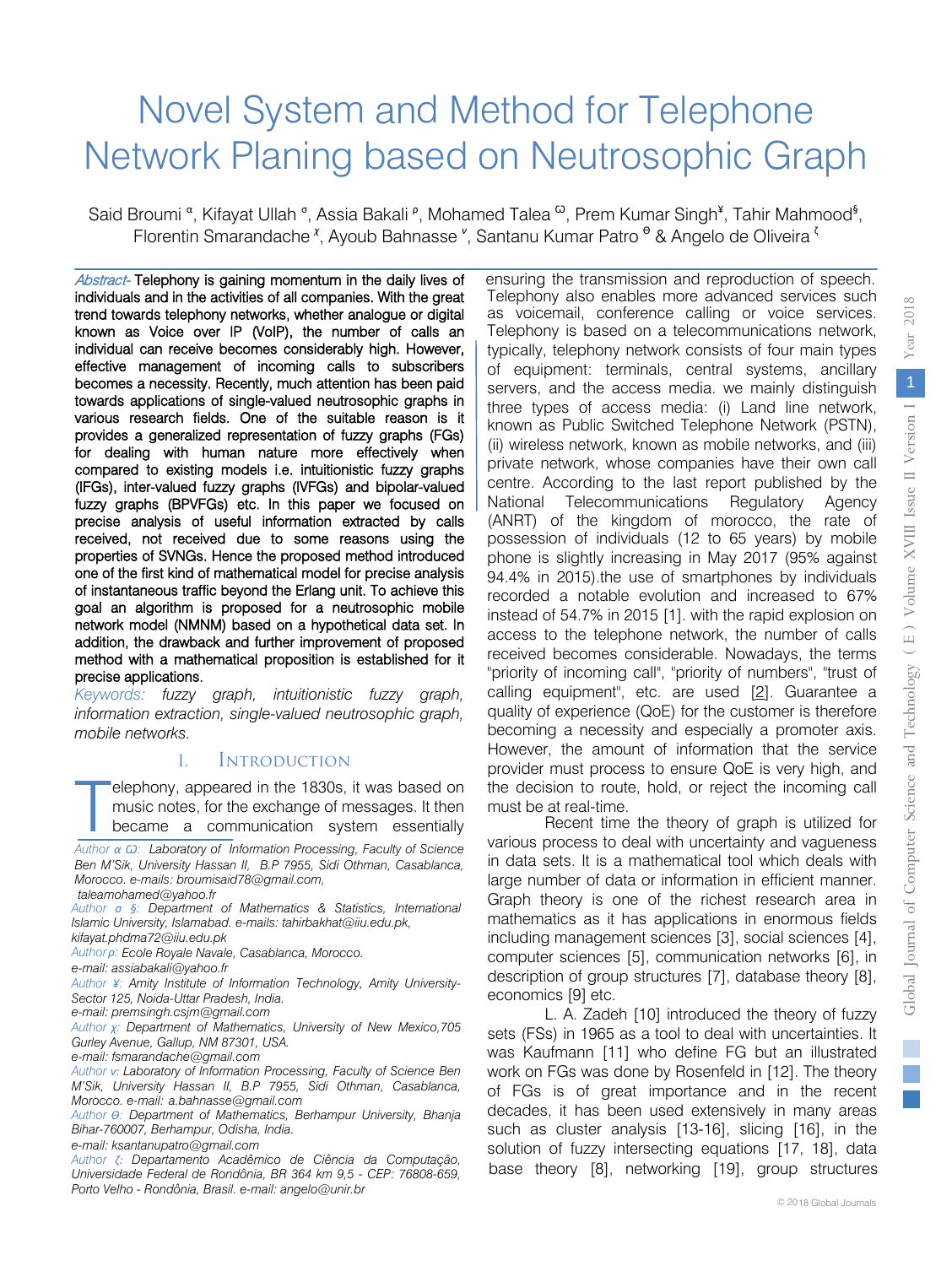[20, 21], chemical structures [22], navigations [23], traffic controlling [24] etc. The concept of FGs have worth in graph theory as it is the best tool to deal with uncertainties. K. Atanassov [25, 26] proposed the concept of intuitionistic fuzzy sets, an extension of FSs which creates space for IFGs. The concept of IFGs were proposed by R. Parvathi and M. G. Karunambigai [27]. The structure of IFGs is successfully applied in social networks [28], clustering [29], radio coverage network [30] and shortest path problems [31] etc. IFGs effectively deals with uncertainties due to its advance structure. In 1995 F. Smarandache proposed neutrosophic logic which provides a base for neutrosophic set (NS) theory [32, 50]. NS theory is a generalization of IFSs and among one of the best structures of fuzzy logics describing the uncertain situations soundly. To apply NS theory in real life situations a discrete form of NSs is introduced known as single-valued neutrosophic set (SVNS) [33] which give rise to the theory of SVNGs [34, 35]. SVNG is of more advanced structure than IFGs and successfully applied in navigations [36], minimum spanning tree problem [37], shortest path problem [38] so far. Some potential work for SVNGs have been done in [39-50] for partial ignorance in the given information at different granulation [51-52].In this paper, we have focused on analysis of mobile network for extracting some information to describe the offered or carried network for multi-decision analytics.

Although FG theory has been applied to many real-life problems as discussed earlier however literature provide very less attention has been paid about a mobile network model (MNM) and its analysis for information processing. In a mobile network, there are variable factors such as: receiving a call either from known or unknown number, ignoring a call or couldn't attend due to enormous reasons, and rejecting a call for some reasons. In this case, extracting some useful information or pattern to take a particular decision is a major problem for the researchers. To solve this problem the current paper aimed at developing a neutrosophic set based mobilephone network by presenting NMNM in the field off SVNGs. It is proposed that, how SVNGs can be utilized to store the record of incoming or outgoing calls and how neutrosophic logic can be considered a best tool for such type of problems.

This article is organized as follows: Section 2 consists of some basic ideas. The complete description of NMNM is presented in section 3. In section 4, an algorithm is proposed while in section 5 the proposed NMNM is illustrated by a flow chart. At the end a hypothetical example is discussed in section 6. Some special circumstances and significance of neutrosophic mobile network model are presented in section 7. The article ended with some advantages of proposed model and some concluding remark and discussion.

#### II. Basic Concepts

In this section, some elementary concepts are demonstrated related to graphs including FGs, IFGs and SVNGs. For undefined terms and notions, one may refer to [34-46, 50].

*Definition 1[50].* Neutrosophic Set (NS)

Let X be a space of points and let x∈ X. A neutrosophic set  $S$  in  $X$  is characterized by a truth membership function $T_{\overline{S}}$ , an indeterminacy membership function $I_{\bar{S}}$ , and a falsehood membership function  $F_{\bar{S}}$ ,  $T_{\bar{S}}$ ,  $I_{\bar{S}}$ and $F_{\bar{S}}$ are real standard or non-standard subsets of

 $\left[\right]$ 0<sup>-</sup>,1<sup>+</sup>  $\left[\right]$ <sub>.</sub> The neutrosophic set can be represented as

$$
\overline{S} = \left\{ \left( x, T_{\overline{S}}(x), I_{\overline{S}}(x), F_{\overline{S}}(x) \right) : x \in X \right\}
$$

The sum of  $T_{\bar{S}}(x)$ , $I_{\bar{S}}(x)$  and  $F_{\bar{S}}(x)$  is

$$
0^{-} \leq T_{\overline{S}}(x) + I_{\overline{S}}(x) + F_{\overline{S}}(x) \leq 3^{+}
$$

To use neutrosophic set in the real life applications such as engineering and scientific problems, it is necessary to consider the interval [0, 1] instead of  $\overline{\begin{bmatrix} 0^{-},1^{+} \end{bmatrix}}$  for technical applications.

*Definition 2:* A pair  $G = (V, E)$  is known as

- 1. Fuzzy graph if
- a)  $V = \{v_i : i \in I\}$ and $T_1: V \rightarrow [0, 1]$  is the association degree of  $v_i \in V$ .
- b)  $E = \{(v_i, v_i): (v_i, v_i) \in V \times V\}$ and $T_2: V \times V \rightarrow [0, 1]$  is defined as  $T_2(v_i, v_i) \leq \min[T_1(v_i), T_1(v_i)]$  for all  $(v_i, v_i) \in E$ .
- 2. Intuitionistic fuzzy graph if
- a)  $V = {v_i : i \in I}$ such as  $T_1: V \rightarrow [0, 1]$  is the association degree and  $F_1: V \rightarrow [0, 1]$  is the disassociation degree of  $v_i \in V$  subject to condition  $0 \leq T_1 + F_1 \leq 1$ .
- b)  $E = \{(v_i, v_i): (v_i, v_i) \in V \times V\}$  $T_2: V \times V \rightarrow [0, 1]$ is the association degree and  $F_2: V \times V \rightarrow [0, 1]$  is the disassociation degree of  $(v_i, v_j) \in E$  defined as  $T_2(v_i, v_i) \le \min[T_1(v_i), T_1(v_i)]$  and  $F_2(v_i, v_i) \le$  $T_2(v_i, v_i) \le \min[T_1(v_i), T_1(v_i)]$  and  $max[F_1(v_i), F_1(v_i)]$ subject to condition  $0 \leq T_2 +$  $F_2 \leq 1$  for all  $(v_i, v_i) \in E$ .
- 3. Single-valued neutrosophic graph if
- a)  $V = {v_i : i \in I}$ such as  $T_1: V \rightarrow [0, 1]$  is the association degree,  $I_1: V \rightarrow [0, 1]$  is the association degree,  $I_1: V \rightarrow [0, 1]$  is the indeterminacy degree and  $F_1: V \rightarrow [0, 1]$  is the disassociation degree of  $v_i \in V$  subject to condition  $0 \leq T_1 + I_1 + F_1 \leq 3$ .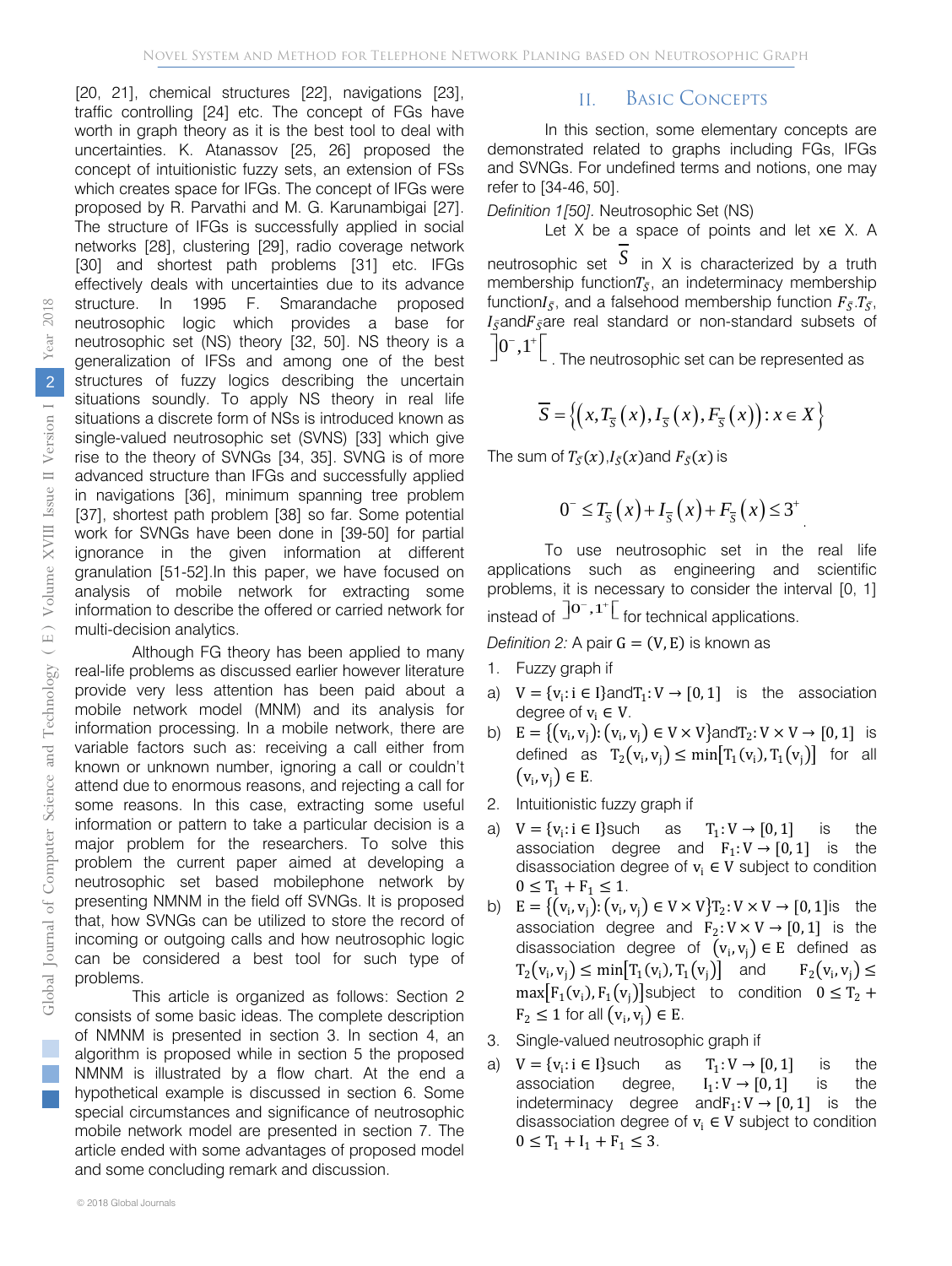b)  $E = \{ (v_i, v_j) : (v_i, v_j) \in V \times V \}$   $T_2: V \times V \rightarrow [0, 1]$  is the association degree.  $I_2: V \times V \rightarrow [0, 1]$  is the association degree,  $I_2: V \times V \rightarrow [0, 1]$  is indeterminacy degree and  $F_2: V \times V \rightarrow [0, 1]$  is the disassociation degree of  $(v_i, v_j) \in$  Edefined as  $T_2(v_i, v_i) \le \min[T_1(v_i), T_1(v_i)]$ ,  $I_2(v_i, v_i) \ge \max$  $T_2(v_i, v_i) \leq \min[T_1(v_i), T_1(v_i)],$ 

 $[I_1(v_i), I_1(v_j)]$  and  $F_2(v_i, v_j) \ge \max[F_1(v_i), F_1(v_j)]$ subject to condition  $0 \leq T_2 + I_2 + F_2 \leq 3$  for all  $(v_i, v_i) \in E$ .

*Example:* The following figures  $1(a, b, c)$  are the examples of FG, IFG and SVNG respectively.



*Figure 2 (c):* Single valued neutrosophic graph.

# III. A Neutrosophic Mobile Netowrk MODEL.

Computing the load of a given Telephone network is one of the major issue for the researchers to extract some useful information for descriptive analysis of carried or offered traffic. It used to measure by "Erlang Unit" which represents the average number of concurrent calls carried by the given telephone network. As for example a radio channel is busy at all time can be considered as load of 1 Erlang. Similarly, an office having two telephone operators and both are busy on each time. It means the office is having two Erlangs. It means the Erland unit represents the offered traffic value followed by average number of concurrent calls which is basically depends on call arrival rate, λ, and the average call-holding time (the average time of a phone call), h, given by: [\(https://en.wikipedia.org/wiki/Erlang\\_\(unit\)\)](https://en.wikipedia.org/wiki/Erlang_(unit)).

$$
E = \lambda h \tag{1}
$$

Where *h* and λ are represented by the same units of time (seconds and calls per second, or minutes and calls per minute).

The problem arises when the user or expert want to analyze the instantaneous traffic to find the exact number of calls received, not received or uncertain due to some reasons to know the level of traffic, recording devices, or solving other security issues. In this case, characterizing the uncertainty and vagueness in telephone network based on its acceptation, rejection and indeterminacy is major problem. To solve this problem current paper introduces a mathematical representation of telephone network using SVNGs where  $(T, I, F)$  can further be divided into some situations as given below:

 *can be considered as received calls and is* divided into subcases  $[T_1, T_2, ... T_n]$  where  $T_1$  represents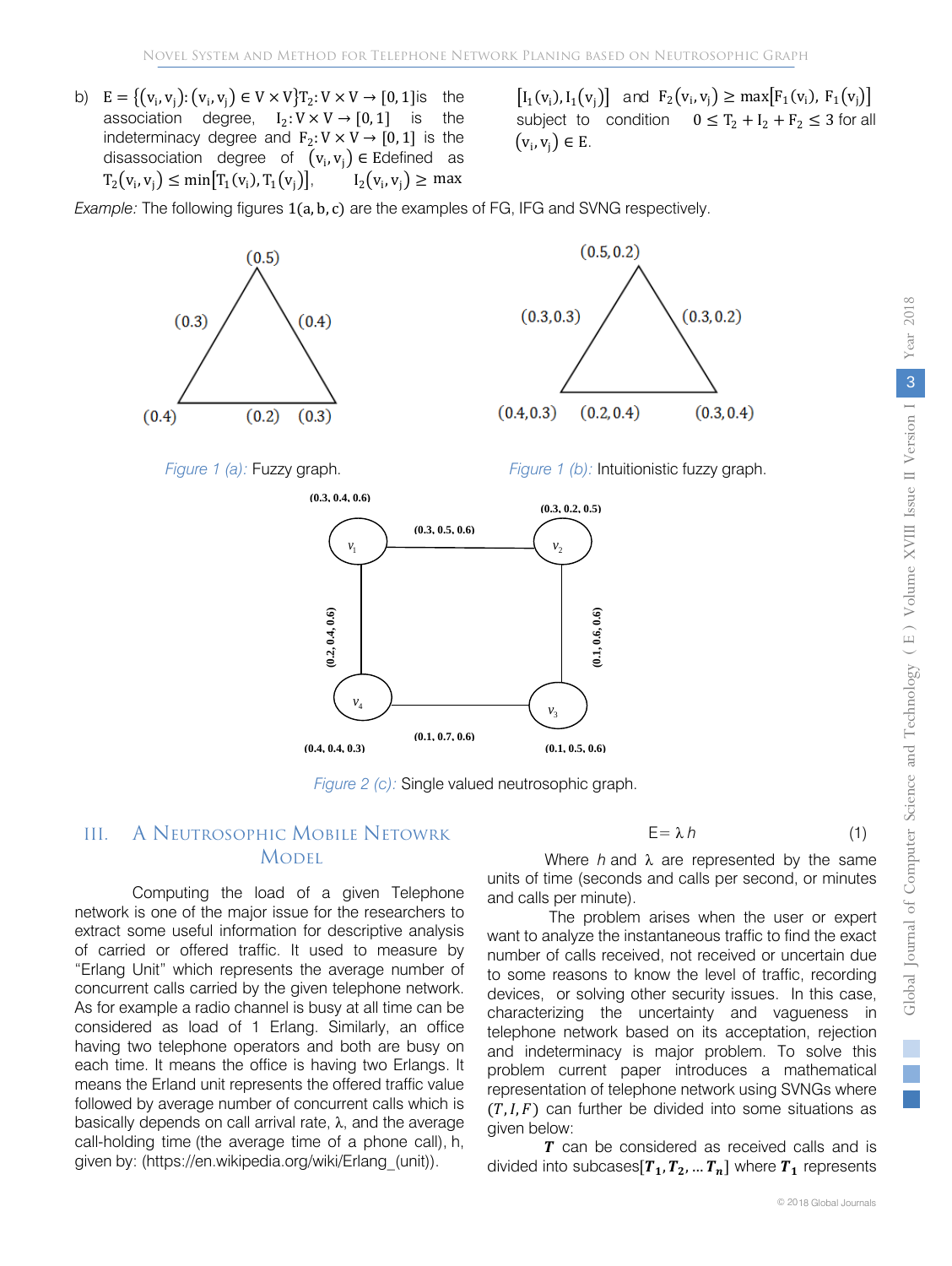calls coming from a saved number and  $T_2$  represents calls made from some unknown numbers or these can be calls from family member or from friend's circle or from unknown number etc.

I can be considered as calls which couldn't be answered due to many reasons  $[I_1, I_2, I_3, ... I_n]$ represents calls not attended due to driving, busy schedule or meeting or incoming call is from unknown number or any other reason.

 $\bm{F}$  represents those calls which are rejected due to numerous reasons such as  $[F_1, F_2, F_3, ... F_n]$  stand for

rejected calls as incoming call is from unknown number or due to hate or behavior of caller etc.

 $T + I + F$  denoted by  $S$ . It is clear from the above explanation that in NMNM, all possibilities can be described effectively. Such a model based on SVNGs described uncertain situation better than crisp graphs or fuzzy graphs or intuitionistic fuzzy graphs due to diverse nature of the NS theory. Moreover, it should be noted that in this network the total number of incoming calls is equal to

The value of Truth, neutral and falsity membership grades can be calculated as

$$
\left(\frac{\text{No. of calls attended}}{S}, \frac{\text{No. of callsleftunattended}}{S}, \frac{\text{No. of calls rejected}}{S}\right) \tag{2}
$$

where S is the total number of incoming calls.

Neutrosophic mobile network model is presented in the following figure 3.



*Figure 1:* Neutrosophic Mobile Network Model

The figure 3 represents a neutrosophic mobile network model. Using the formula (2), the values of  $T_2, I_2, F_2$  changes in different situations. This value becomes  $(0, 1, 0)$  when no calls is received and it becomes (0, 0, 1) when all calls are rejected.

The following example illustrate NMNM in a better way.

*Example 1:* Let us suppose 100 calls came on a mobile at end of the day and described in form of following information:

- 1. 60 calls were received truly among them 50 numbers are saved and 10 were unsaved in mobile. In this case these 60 calls will be considered as truth membership i.e. 0.6.
- 2. 30 calls were not-received by mobile holder. Among them 20 calls which are saved in mobile contacts were not received due to driving, meeting, or phone left in home, car or bag and 10 were not received due to uncertain numbers. In this case all 30 not

received numbers by any cause (i.e. driving, meeting or phone left in home) will be considered as Indeterminacy membership i.e. 0.3.

3. 10 calls were those number which was rejected calls intentionally by mobile holder due to behavior of those saved numbers, not useful calls, marketing numbers or other cases for that he/she do not want to pick or may be blocked numbers. In all cases these calls can be considered as false i.e. 0.1 membership value.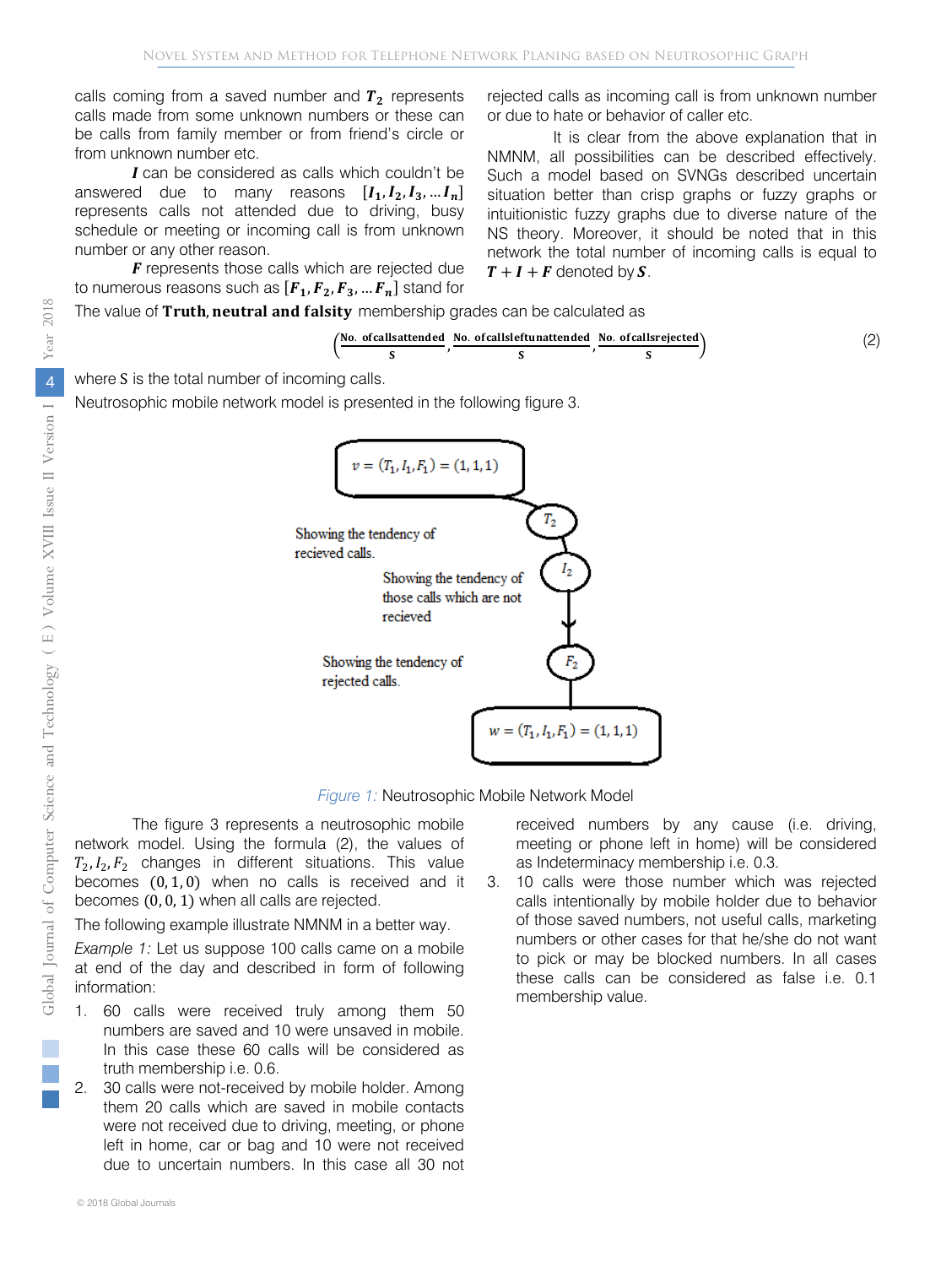The above situation can be represented as:

- − neutrosophic set: (0.6, 0.3, 0.1)
- − or hesitant neutrosophic set: ({0.5, 0.6}, {0.2, 0.3}, {0.1}) or interval valued neutrosophic set: ([0.5, 0.6], [0.2, 0.3], [0.1, 0.1])

#### IV. ALGORITHM

In this section, an algorithm is proposed describing the flow of NMNM. Here a network of some neutrosophic mobile phones is assumed and the quantity of received, not attended and rejected calls is expressed in the form of single-valued neutrosophic numbers. The NMNM is not limited to store the data of small networks but it can be applied to large networks as well.

It is assumed that the number of incoming calls received or not received or rejected could be unlimited in this case. In order to calculate the membership grades of  $T$ ,  $I$  and  $F$ , formula given in(2) could be of use. The edges in NMNM enables us to get the percentage of calls attended, ignored or rejected at any instant between two mobile numbers. To enable the caller for making or receiving unlimited number of calls, we must assign a neutrosophic number  $(1, 1, 1)$  to each vertex.

- Let  $v_i = (1, 1, 1)$  and  $v_k = (1, 1, 1)$  be two vertices representing two mobile phone numbers.
- $e_{jk} = (T_{jk}, I_{jk}, F_{jk})$  be the edge of  $v_j$  and  $v_k$ .
- Let *S* denote the number of all calls between two neutrosophic mobile numbers.<br> $T =$  numberofcalls recevied
- 
- $T_{jk} = \frac{number of \, call \, is received}}{S}$ <br>•  $I_{jk} = \frac{number of \, calls left unattended}}{S}$

$$
F = \frac{numberof calls rejected}{}
$$

 $F_{jk}$  =  $\overline{s}$ 

This can be written as following propositions:

Let us suppose, total number of all calls between two neutrosophic mobile number  $=s$ ,  $m=$  total number of calls received, n-total number of calls rejected then the number of unattended calls are (s-mn). This can be written as  $(\frac{m}{s}, \frac{s-m-n}{s}, \frac{n}{s})$  neutrosophic number for determining the n<sup>th</sup> call.

Initially one call is made and received then truth value is  $\frac{1}{1}$  = 1, indeterminacy value is 0, falsity value is 1 0. In case two calls are made and received then too truth value is  $\frac{2}{2} = 1$  and so on...

If two calls are made and 1 is received and 1 ignored, then truth is  $\frac{1}{2} = 0.5$  and indeterminacy is  $\frac{1}{2}$  = 0.5 so we may say that 50% calls are received and 50% are ignored. If 3 calls are made and number of received, ignored and rejected calls are 1 so we have (0.33, 0.33, 0.33) which make sense that 33% calls are received, 33% calls are ignored and 33% calls are rejected. Similarly, the algorithm works for  $n<sup>th</sup>$  calls.

The algorithm proposed here explain every possibility that might be happen in a mobile network proving the worth of SVNGs as the most suitable tool for modeling such type of network.

#### V. Flowchart

A flowchart below described the NMNM step by step. It is assumed here that the total number of call could possibly be received or ignored or rejected is 100 (For the sack of simplicity). Here it is also assumed that initially the number of phone calls made so far is zero. In other words, it may be assumed that initially there is no edge between two nodes  $v_i$  and  $v_k$ . The illustrated flowchart is described as follows: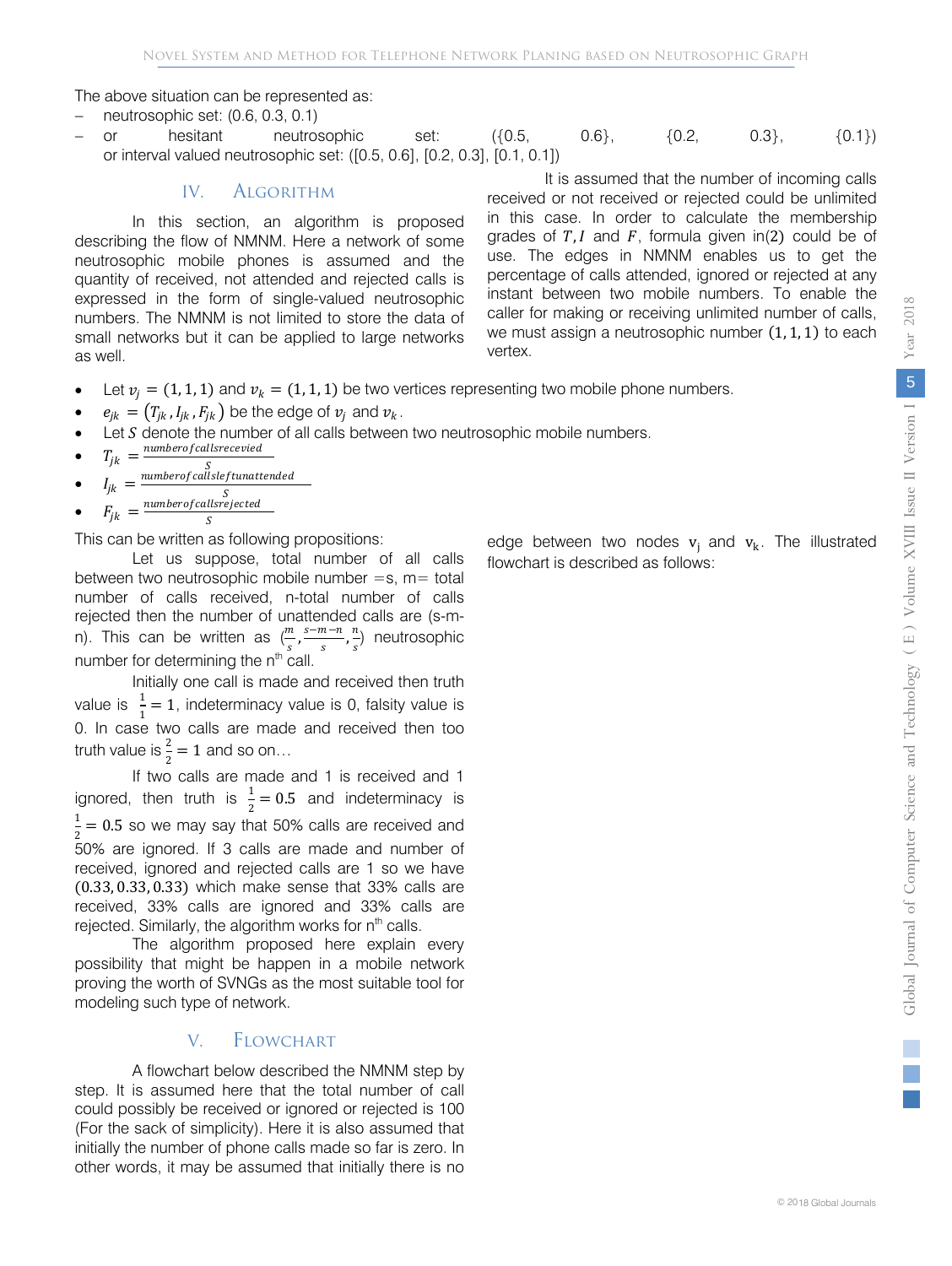

*Figure 2:* Flow chart describing algorithm of NMNM

In this flow chart, we keep the number of calls limited to 100 but in large networks or in real-life this number of calls cannot be restricted to 100. So, one may set the desired range of calls by their own consent.

vertices of SVNGs. The following table 1 describe the calling data (total number of calls, received calls, calls not attended and rejected calls) of these three peoples.

# VI. Illustrated Example

Consider a network of three people connect to each other via mobile phones which are represented by

| Pair        | Total calls | Received<br>calls | Not attended<br>calls | Rejected calls | <b>Corresponding Edge</b>   |
|-------------|-------------|-------------------|-----------------------|----------------|-----------------------------|
| John-Aslam  | 24          | 15                | 5                     | 4              | (0.625, 0.208333, 0.166667) |
| Aslam-Chris | 15          |                   | 5                     | 3              | (0.466667, 0.3333, 0.2)     |
| Chris-Aslam | 19          | 15                | 4                     | 0              | (0.789474, 0.210526, 0)     |
| Chris-John  | 5           | $\theta$          | 5                     | $\theta$       | (0, 1, 0)                   |
| John-Chris  | 8           | 4                 | 3                     |                | (0.5, 0.375, 0.125)         |

| Table 1: Specifying the calling data of a group |  |  |  |
|-------------------------------------------------|--|--|--|
|                                                 |  |  |  |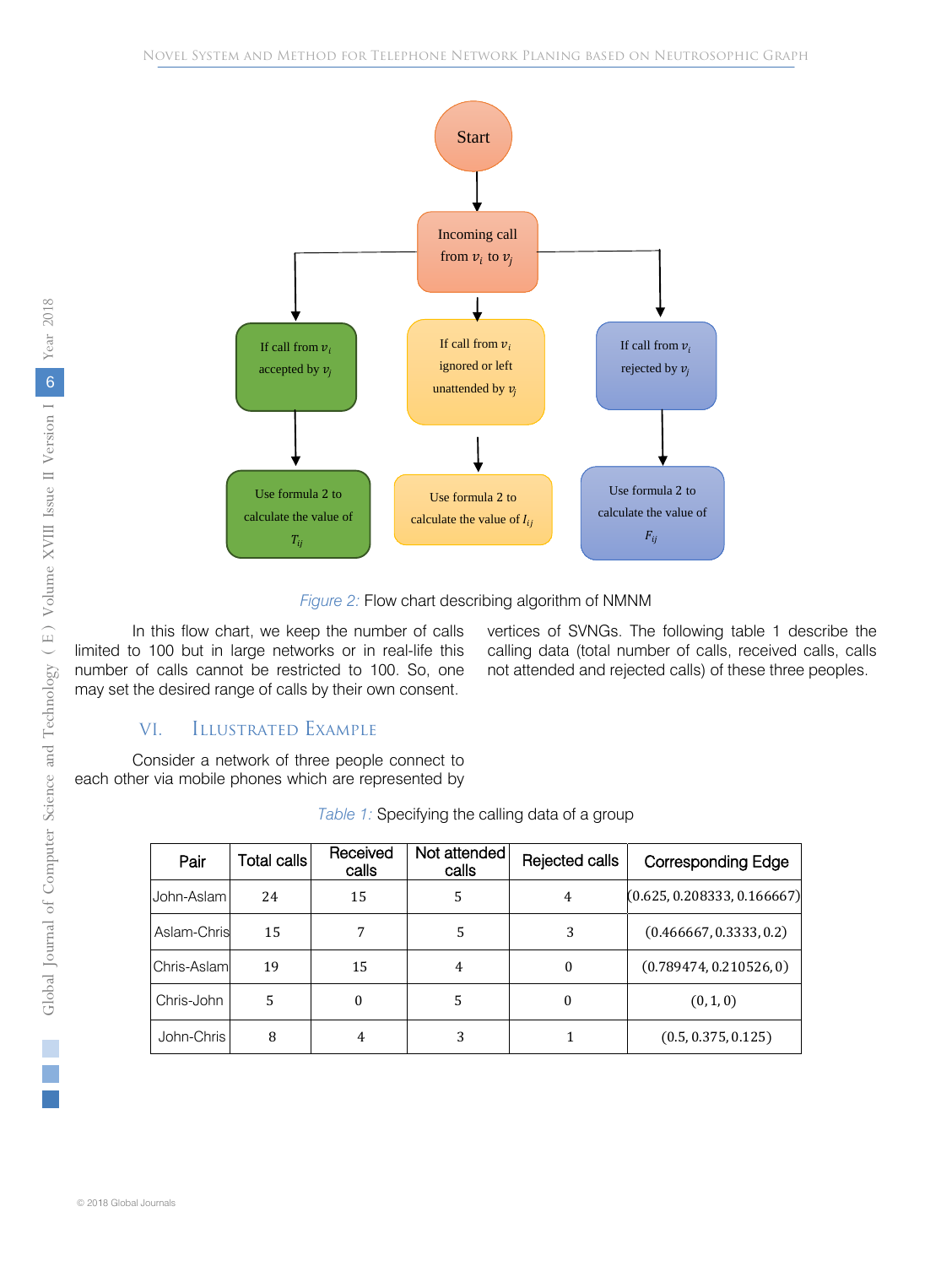

*Figure 3:* A network of people connected via mobile numbers

In this example, a network of finite number of people is illustrated. The edges in this network is in the form single-valued neutrosophic numbers showing the percentage of number of calls received, left unattended or rejected. The Figure 5 shows that maximum true calls happens among Chris and Aslam due to maximal true membership-values, minimum indeterminacy and minimum falsity membership-values when compared to others. Similarly, other information can be extracted from the proposed method.

# VII. Some Special Circumstances and Significance of Neutrosophic Mobile Network Model

In this part of the article, some special cases are listed to extract meaningful information from the proposed method. It is discussed how proposed model is capable of dealing with such kind of situations. This is done in the following way:

*Question 1:* Is there any difference between saved and unsaved numbers? Did it influence the membership?

*Answer:* The answer to this question should be of the following form:

When both saved and unsaved numbers are

- *Received:* Then truth valued is increased by an amount.
- Left Unattended: Then indeterminacy values in increased by an amount.
- *Rejected:* Then falsity value is increased by an amount.

So saved and unsaved numbers are treated equally in such scenario. But In case the number is saved most probably the holder knows the person and pick the phone or reject it most of time. However, when number is unsaved then many times holders do not want to pick which affects indeterminacy membershipvalues a lot.

*Question 2:* How the proposed model deals with marketing numbers as they are important some time while some other time they are meaningless.

*Answer:* We have introduced a unique scenario to understand the telephone network using single-valued neutrosophic set and its properties as a first basic algorithm when none of the approaches are exists in this regard. Of course, we can control this issue by two cases. The first way is when we do not know that the incoming call is marketing call so it may be rejected or ignored. In second case, when we want to pick the same marketing call in some other time then the number can be saved in the phone as useful number. In this case the first time its membership-values will affect the indeterminacy or falsity value whereas in second case it affects the truth membership-values.

*Question 3:* When a person is in comma, then all calls on his/her mobile shall be left unattended similarly when a person is kidnapped, then all calls on his/her mobile gets rejection. How the proposed method explains such situation?

*Answer:* This is an impressive question towards one of the useful applications of our motive to introduce neutrosophic set in telephone network.

We will first try to understand the first case that is Coma means holder is in the operating system. In this case the call may go but holder cannot pick it due to uncertainty. Hence all the incoming call on holder's mobile will be unreceived (not rejected only unreceived) which can be clearly shown by (0, 1, 0). For example, suppose 10 calls came on to his/her mobile and are left unattended…. i.e.  $s = 10$ ,  $m = 0$  and  $n = 0$ . Then

$$
\left(\frac{\text{m}}{\text{s}}, \frac{\text{s-m-n}}{\text{s}}, \frac{\text{n}}{\text{s}}\right) = \left(0, \frac{10 - 0 - 0}{10}, 0\right) = (0, 1, 0)
$$

Now we can understand the case of kidnapping. In this case, the call can be rejected by kidnapper or switch off the phone. It is well known that the kidnapper will not pick the phone or allow to ring the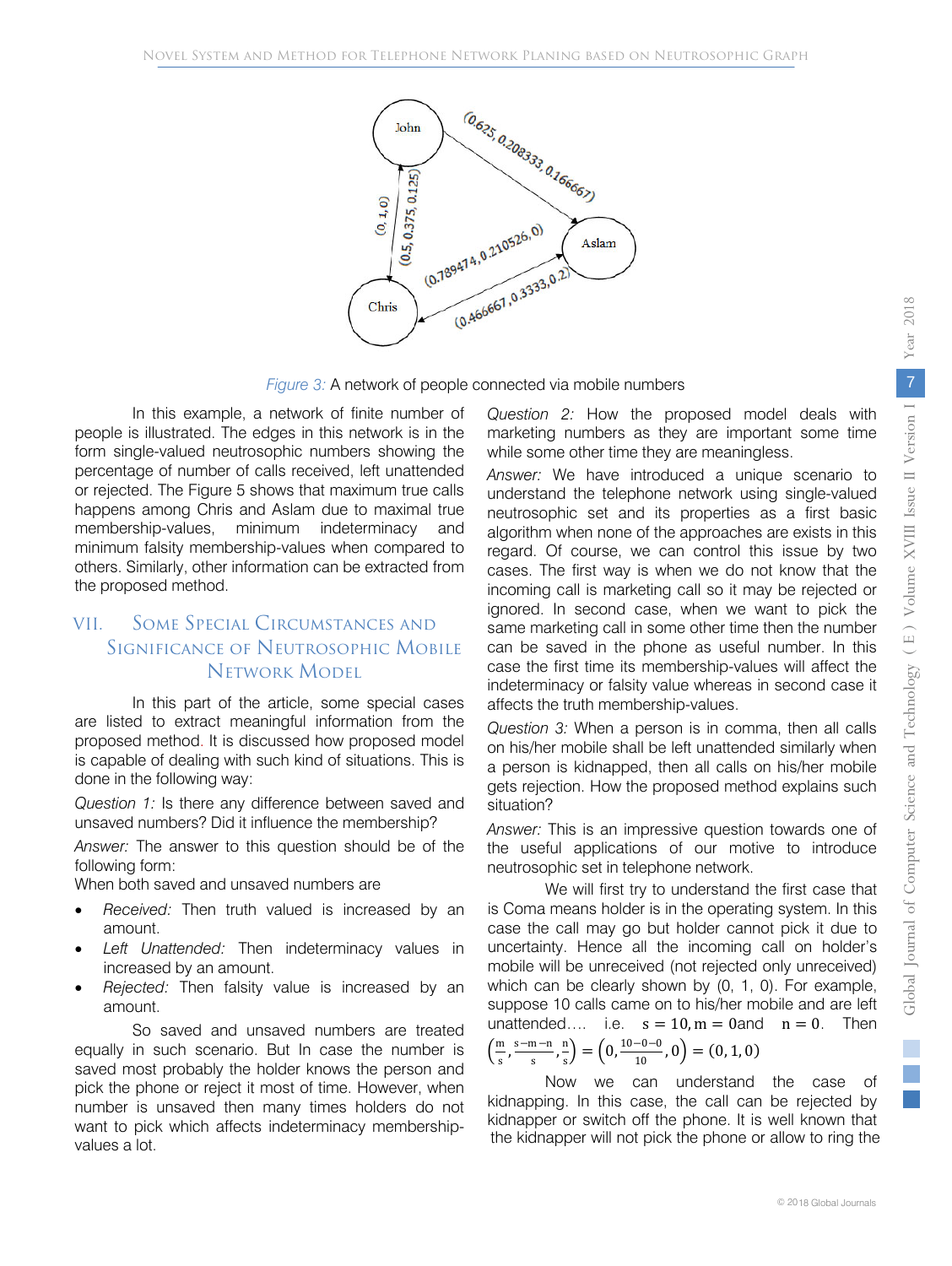bell several times to understand the location. Hence all calls will be rejected and can be represented as (0, 0, 1) for all time. For example, if 10 calls made and rejected. Then  $n = 10$ ,  $s = 10$ .  $\left(\frac{0}{10}, \frac{10 - 0 - 10}{10}, \frac{10}{10}\right) = (0, 0, 1)$ .

Hence the proposed NMNM can deal with every possibility than one my face. It shows its significance in extracting some meaningful information from mobile network based on their calls received and rejected. The analysis derived from the proposed method will be helpful in making an intelligent system.

In this article, the mobile network is discussed in the environment of SVNGs. It is observed that such a network cannot be established by ordinary FSs i.e. by FGs as FS theory only deals with association degree. Similarly, such a network is difficult to establish in the environment of IFS theory as it describes the association and dissociation degree of elements but in mobile network models we face several types of situations as described earlier. Therefore, the space of SVNG is so far, a best tool for describing such type of situation and for establishing a mobile network model.

## VIII. Conclusion and Discussion

In this article, a method for information analysis in mobile network model is described using SVNGs, known as NMNM for precise representation of instantaneous traffic in an alternative way when compared to Erlang Number. The proposed method also describes the structure of FSs and IFSs to make it less resourceful in establishing such type of network for extracting some useful information. A mathematical proposition is also derived for restructuring the SVNGs to represent the received, un-received as well as uncertain calls when compared for depth analysis. The proposed NMNM model is explained using an illustrative example for better understanding. However, the analysis derived from the proposed method is not implemented in any real data sets. To solve this problem in near future the author will focus on comparative study of the proposed method.

### **ACKNOWLEDGEMENTS**

The authors are very grateful to the chief editor and reviewers for their comments and suggestions, which is helpful in improving the chapter.

### References Références Referencias

- 1. https://www.anrt.ma/sites/default/files/publications/e nquete\_tic\_2016\_fr.pdf
- 2. https://encrypted.google.com/patents/CN10110236 2A?cl=en
- 3. [Harary F, "Graph Theoretic Methods in the](https://www.anrt.ma/sites/default/files/publications/enquete_tic_2016_fr.pdf)  [Management Sciences](https://www.anrt.ma/sites/default/files/publications/enquete_tic_2016_fr.pdf)."Management Science 5, [\(1959\): 387–403.](https://encrypted.google.com/patents/CN101102362A?cl=en)
- Mich., Institute for Social Research, 1953. 4. Harary F and Norman R. Z, "Graph Theory as a Mathematical Model in Social Science." Ann Arbor,
- 5. Shirinivas S. G, Vetrivel S and Elango N. M, "Applications of graph theory in computer science an overview." International Journal of Engineering Science and Technology, 2(9), (2010): 4610-4621.
- Social Psychology 40, (1953): 329–332. 6. Harary F and Ross I. C, "The Number of Complete Cycles in a Communication Network." Journal of
- Group.", Sociometry22,(1959):139–147. 7. Ross I. C and Harary F, "A Description of Strengthening and Weakening Members of a
- 8. Kiss A, "An application of fuzzy graphs in database theory, Automata, languages and programming systems." (Salgotarjan 1990) Pure Math, Appl. Ser. A, 1, (1991):337–342.
- 9. Keller A. A, "Graph theory and economic models: from small to large size applications." Electronic Notes in Discrete Mathematics 28(2007): 469-476.
- 10. Zadeh L. A, "Fuzzy Sets." Information and Control 8, (1965): 338–353.
- 11. Kaufmann A, "Introduction a la Theorie des sonsensembles flous. 1, Masson Paris, (1973): 41–189.
- 12. Rosenfeld A, "Fuzzy graphs." In: L. A. Zadeh, K. S. Fu, M. Shimura, Eds., Fuzzy Sets and Their Applications, Academic Press, (1975):77–95.
- 13. Ding B, "A clustering dynamic state method for maximal trees in fuzzy graph theory." J. Numer. Methods Comput. Appl. 13, (1992):157–160.
- 14. Bezdek J. C and Harris J. D, "Fuzzy partitions and relations an axiomatic basis for clustering." Fuzzy Sets and Systems 1(1978):111–127.
- 15. Yeh R.T and Bang S.Y, "Fuzzy relations, fuzzy graphs, and their applications to clustering analysis." In: L. A. Zadeh, K. S. Fu, M. Shimura, Eds., Fuzzy Sets and Their Applications, Academic Press, (1975):125–149.
- 16. Matula, D. W, "k-components, clusters, and slicings in graphs." SIAM J. Appl. Math. 22(1972): 459–480.
- 17. Mordeson J. N and PengC-S, "Fuzzy intersection equations." Fuzzy Sets and Systems 60, (1993): 77–8.
- 18. Liu W. J, "On some systems of simultaneous equations in a completely distributive lattice." Inform. Sci. 50, (1990):185–196.
- 19. Kóczy L. T, "Fuzzy graphs in the evaluation and optimization of networks." Fuzzy Sets and Systems 46, (1992): 307–319.
- graph to the problem concerning group structure." 20. Takeda E and Nishida T, "An application of fuzzy J. Operations Res. Soc. Japan 19, (1976): 217–227.
- 21. Mordeson J. N and Nair P. S, "Applications of Fuzzy Graphs." In: Mordeson J.N., Nair P.S. (eds) Fuzzy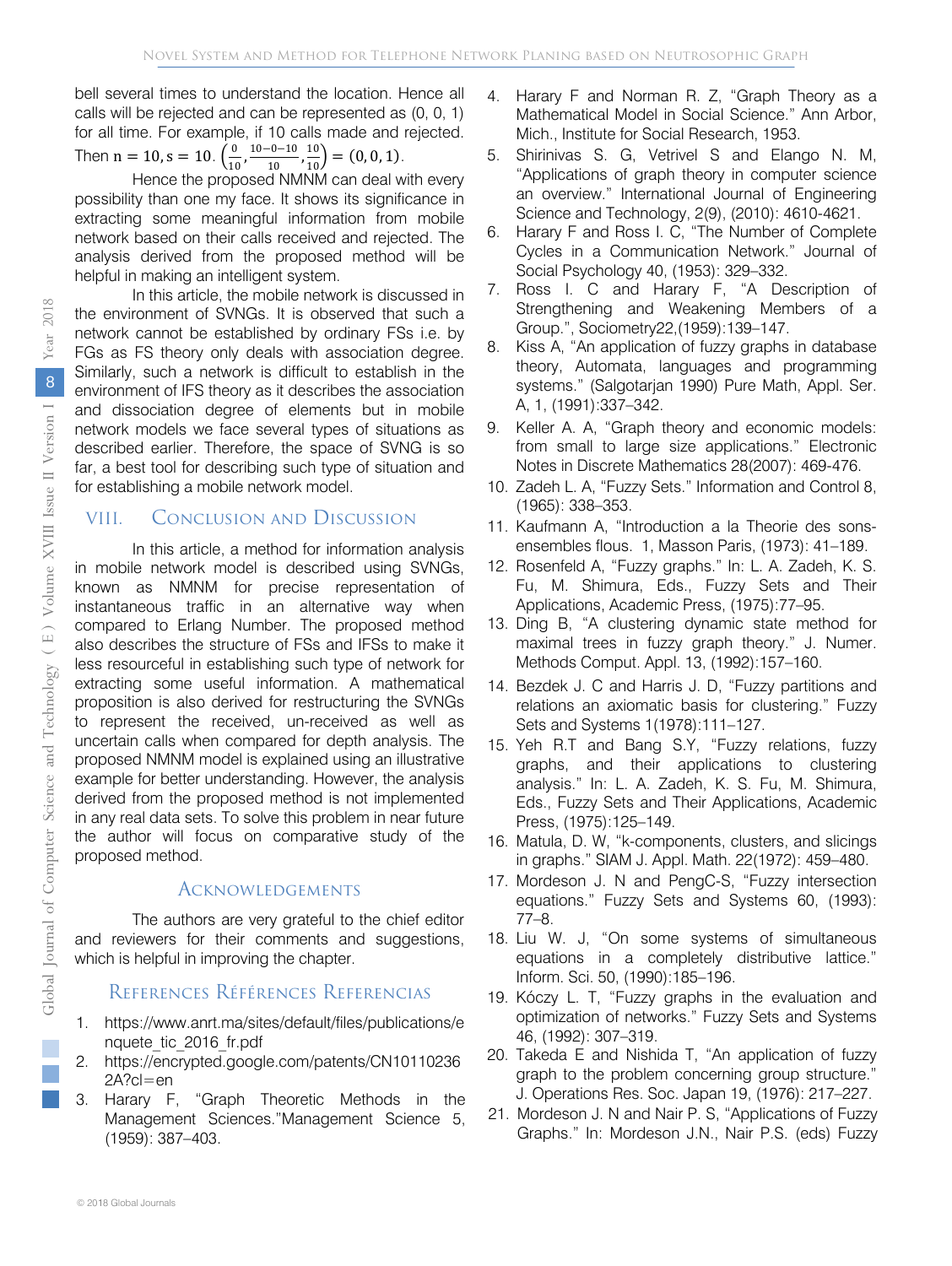Graphs and Fuzzy Hypergraphs. Studies in Fuzziness and Soft Computing, 46, 2000, Physica, **Heidelberg** 

- 22. Xu J, "The use of fuzzy graphs in chemical structure research." In: D.H. Rouvry, Ed., Fuzzy Logic in Chemistry, Academic Press, (1997): 249–282.
- Graph Theory with Fuzzy Logic."TransNav, the 23. Neumann T. "Routing Planning as An Application of International Journal on Marine Navigation and Safety of Sea Transportation, 10(4), 2016.
- 24. Myna R. "Application of Fuzzy Graph in Traffic." International Journal of Scientific & Engineering Research, (2015):1692-1696.
- 25. AtanassovK.,"Intuitionistic fuzzy sets." Fuzzy Sets and Systems, (1986): 87–96.
- 26. AtanassovK.,"On intuitionistic fuzzy set theory." Springer, Heidelberg (2012).
- 27. ParvathiR., KarunambigaiM. G., "Intuitionisticfuzzy graphs." Computational Intelligence, Theory and Applications (book), 139-150.
- 28. Chen S. M, Randyanto and Cheng S. H, "Fuzzy queries processing based on intuitionistic fuzzy social relational networks." Information Sciences 327, (2016): 110-24.
- 29. Karunambigai M. G, Akram M, Sivasankar S and Palanivel K, Int. J. Unc. Fuzz. Knowl. Based Syst. 25, (2017): 367-383.
- Intuitionistic Fuzzy Line Graph Model to Investigate 30. Karthick, P and Narayanamoorthy S, "The Radio Coverage Network, International Journal of Pure and Applied Mathematics 109 (10):2016, 79-87.
- 31. Mukherjee S, "Dijkstra's algorithm for solving the shortest path problem on networks under intuitionistic fuzzy environment." Journal of Mathematical Modelling and Algorithms, (2012):1-5.
- 32. Smarandache F, "Neutrosophic set a generalization of the intuitionistic fuzzy set." Granular Computing, 2006 IEEE International Conference, (2006): 38–42.
- 33. Wang H, Smarandache F, Zhang Y and Sunderraman, "Single valued Neutrosophic Sets."Multisspace and Multistructure4, (2010): 410-413.
- 34. Broumi S, Talea M, Bakali A andSmarandache F, "Single Valued Neutrosophic Graphs." Journal of New Theory10, (2016): 86-101.
- "Single Valued Neutrosophic Graphs: Degree, 35. Broumi S, Talea M, Smarandache F andBakali A, Order and Size." IEEE International Conferenceon Fuzzy Systems (FUZZ),(2016):2444-2451.
- 36. Naz S, Rashmanlou H, Malik M. A. "Operations on single valued neutrosophic graphs with application." Journal of Intelligent & Fuzzy Systems, 32(3), (2017):2137-2151.
- 37. Ye J, "Single-valued neutrosophic minimum spanning tree and its clustering method." Journal of intelligent Systems, 23(3), (2014):311-324.
- 38. Broumi S, Talea M, Bakali A, Smarandache F, Kumar P. K, "Shortest path problem on single valued neutrosophic graphs."InNetworks, Computers and Communications (ISNCC), 2017 International Symposium on 2017 May 16, 1-6. IEEE.
- 39. Akram M, Shahzadi G, Operations on single-valued neutrosophic graphs, J. Uncertain Syst, 11(1), (2017):1-26.
- 40. Akram M, "Single-valued neutrosophic planar graphs." International Journal of Algebra and Statistics, 5(2) (2016):157-67.
- 41. Hamidi M, Saeid A. B, "Accessible single-valued neutrosophic graphs." Journal of Applied Mathematics and Computing (2017):1-26.
- 42. Broumi S, Smarandache F, Talea M and Bakali A," An Introduction to Bipolar Single Valued Neutrosophic Graph Theory." Applied Mechanics and Materials, 841 (2016):184-191.
- 43. Singh P. K., "Three-way fuzzy concept lattice representation using neutrosophic set."International Journal of Machine Learning and Cybernetics8(1),(2017):69-79
- 44. Broumi S., Dey A., Bakali A., Ta[lea M.,](http://fs.gallup.unm.edu/NSS/UniformSingleValuedNeutrosophicGraphs.pdf)  [Smarandache F., Son L. H., Ko](http://fs.gallup.unm.edu/NSS/UniformSingleValuedNeutrosophicGraphs.pdf)leyD.,"Uniform Single Valued Neutrosophic Graphs." Neutrosophic Sets and Systems 17, (2017): 42-49. http://doi. [org/10.5281/zenodo.1012249.](http://fs.gallup.unm.edu/NSS/IsolatedSingleValuedNeutrosophicGraphs.pdf)
- 45. [Broumi S., Bakali A., Talea M.,](http://fs.gallup.unm.edu/NSS/IsolatedSingleValuedNeutrosophicGraphs.pdf) Smarandache [F.,"Isolated Single Valued Neutrosophic Graphs."](http://fs.gallup.unm.edu/NSS/IsolatedSingleValuedNeutrosophicGraphs.pdf)  [Neutrosophic Sets and Systems, vo](http://fs.gallup.unm.edu/NSS/IsolatedSingleValuedNeutrosophicGraphs.pdf)l. 11, (2016):74- [78.doi.org/10.5281/zenodo.571458](http://fs.gallup.unm.edu/NSS/IrregularNeutrosophicGraphs.pdf)
- 46. [Shah N., Broumi S.,"Irregular Neutrosophic](http://fs.gallup.unm.edu/NSS/IrregularNeutrosophicGraphs.pdf)  [Graphs." Neutrosophic Sets and Systems](http://fs.gallup.unm.edu/NSS/IrregularNeutrosophicGraphs.pdf) 13, [\(2016\):47-55.doi.org/10.5281/zenodo.570846](http://fs.gallup.unm.edu/NSS/SomeStudiesInNeutrosophicGraphs.pdf)
- 47. [Shah N., "Some Studies in Neutrosophic Graphs."](http://fs.gallup.unm.edu/NSS/SomeStudiesInNeutrosophicGraphs.pdf)  [Neutrosophic Sets and Systems](http://fs.gallup.unm.edu/NSS/SomeStudiesInNeutrosophicGraphs.pdf) 12, (2016):54- [64.doi.org/10.5281/zenodo.571148.](http://fs.gallup.unm.edu/NSS/NeutrosophicSoftGraphs.pdf)
- 48. [Shah N., Hussain A, "Neutrosophic Soft Graphs."](http://fs.gallup.unm.edu/NSS/NeutrosophicSoftGraphs.pdf)  [Neutrosophic Sets and Systems](http://fs.gallup.unm.edu/NSS/NeutrosophicSoftGraphs.pdf)11, (2016):31- [44.doi.org/10.5281/zenodo.571574.](http://fs.gallup.unm.edu/NSS/RegularSingleValuedNeutrosophic.pdf)
- 49. [Malik M. A., Hassan A., Broumi S., Smarandache](http://fs.gallup.unm.edu/NSS/RegularSingleValuedNeutrosophic.pdf)  [F.," Regular Single Valued Neutrosophic](http://fs.gallup.unm.edu/NSS/RegularSingleValuedNeutrosophic.pdf)  [Hypergraphs." Neutrosophic Sets and System](http://fs.gallup.unm.edu/NSS/RegularSingleValuedNeutrosophic.pdf)s 13, ( 2016): 18 - 23.doi.org/10.5281/zenodo.570865
- 50. Smarandache F., "Neutrosophy. Neutrosophic Probability, Set, and Logic", ProQuest Information & Learning, Ann Arbor, Michigan, USA, (1998) 105 pages
- 51. Singh P.K., `Interval-valued neutrosophic graph representation of concept lattice and its (α, β, γ)-